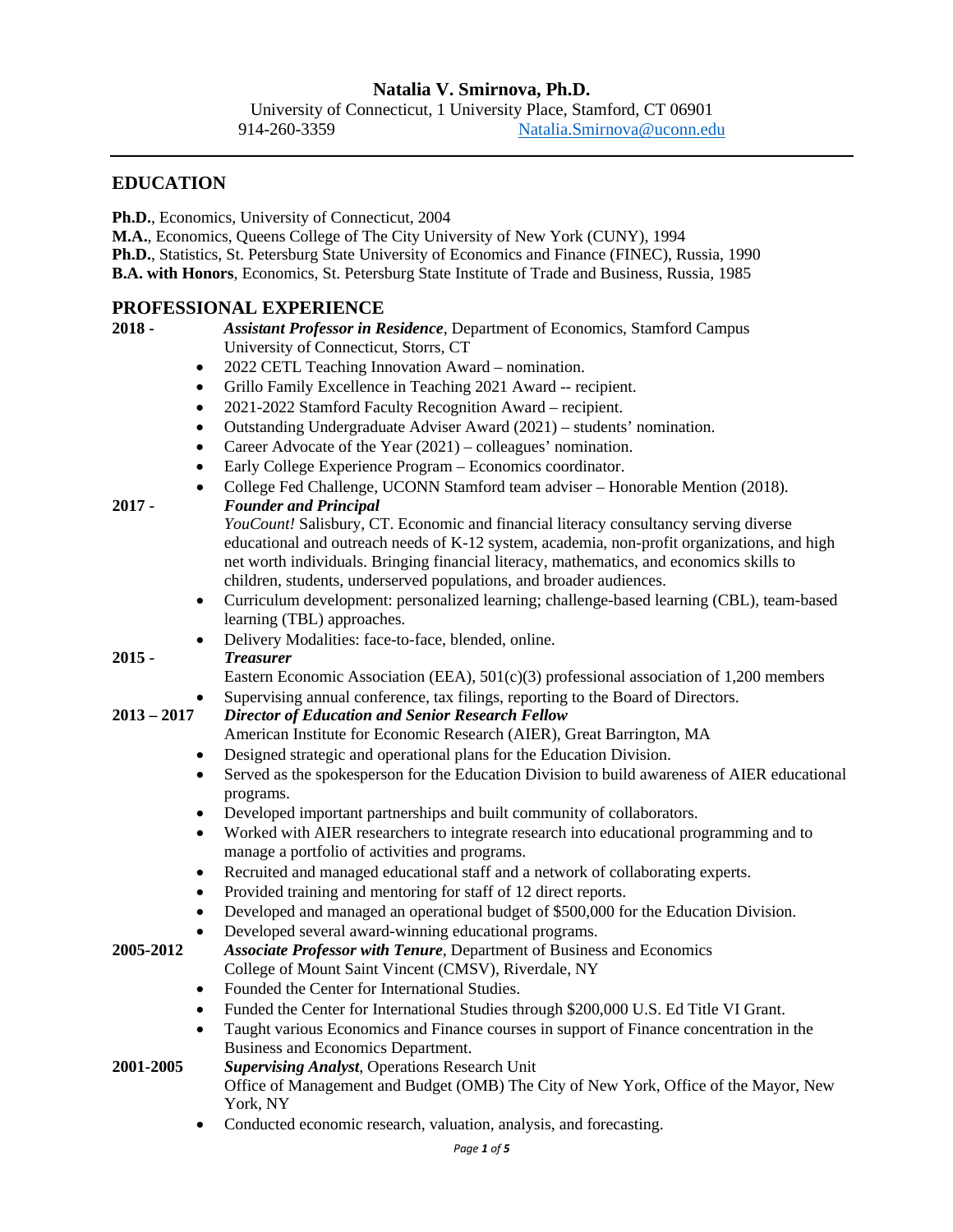- Responsible for budget management and oversight. • Provided support to the Mayor's Office in economic evaluation of various city initiatives. **2003** *Visiting Researcher*, "Russian Labor Market in Transition" Bank of Finland Institute for Economies in Transition (BOFIT), Helsinki, Finland. • Contributed to the intellectual capacity-building on the transformation of Russian economy. **1995-2001** *Research Assistant*, contributed to the project "Discrimination in Banking Industry" *Teaching Assistant*, taught Economics of Transition; Money and Banking, Macro~ The University of Connecticut, Department of Economics, Storrs/Stamford, CT. **1992-1995** *Project Associate***,** Center for Advanced Study in Education • Provided support for the project "Preparing Doctoral Students for Teaching Careers" *Archival Research Assistant*, Center for Jewish Studies • Conducted archival research for the project "Immigration of Jews from Russia during 1900-1918" The City University of New York (CUNY), Graduate Center, New York, NY **1988-1991** *Assistant Professor***,** Department of Statistics
	- Leningrad (St. Petersburg) State Institute of Trade, Leningrad (St. Petersburg), Russia
	- Taught classes in statistics, econometrics, economics of retail industry.

### **1985-1986** *Economist*

- State Trading Company "Lentorg," Leningrad (St. Petersburg), Russia
- Responsible for economic analysis, planning, and monitoring of various economic indicators.

### **ONLINE INSTRUCTION EXPERIENCE**

**2021** Fort Hays State University, KS – China Program– Intermediate Macroeconomics **2019-** University of Connecticut, Center for Excellence in Teaching and Learning (CETL): Online course development: Public Finance W (2019); Mathematical Economics (2020); Econometrics II (2021) **2019** O'Donnell Learn, consulting on developing CBL curriculum for a client. **2018-** Empire State College, State University of New York, NY – Investment Analysis, 2018 **2017-** University of Sioux Falls, SD – Financial Markets and Institutions, 2017, 2020, 2021. International Economics with emphasis on Cultural Awareness competency, 2019. **2003-2005** University of Phoenix, AZ – Microeconomics, Managerial Economics.

## **ACADEMIC HONORS, AWARDS and GRANTS**

- Grillo Family Excellence in Teaching Award 2021, Economics Department, UConn.
- 2021-2022 Stamford Faculty Recognition Award, Academic Affairs, UConn Stamford.
- NSF IUSE (Improving Undergraduate STEM Education) Grant DUE-1712295, Team-Based Learning in Economics. Content Development Faculty. 2019.
- Title VI (Undergraduate International Studies and Foreign Language Programs) institutional grant from the U.S. Department of Education for academic years 2010-2011 and 2011-2012. Author of the grant and Principal Investigator. Total award: \$200,000.

Grant Outcomes: Center for International Studies (CMSV CIS) created and institutionalized, 15 new interdisciplinary courses developed and offered, 2 new study abroad programs (Russia and Italy) developed and executed, lecture series – internal and external speakers - executed.

• IREX Embassy Specialist Program, Vladivostok, Russia. Projects: (1) "Investment Opportunities for American Businesses in the Russian Far East"; (2) "Employment Opportunities for Women in Russia." March 15- April 11, 2010.

Field research in Vladivostok, Russia, resulted in 2 reports submitted to and published by IREX, 2010.

• Wal-Mart Teaching Excellence Award, Association of Collegiate Business Schools and Programs (ACBSP), 2007.

## **SELECTED PUBLICATIONS**

Smirnova, N.V. 2019. "Teaching Money and Inflation Across the Curriculum", *The Social Studies*, Volume 109 (5): 238-254. DOI: 10.1080/00377996.2018.1515717. <https://www.tandfonline.com/eprint/GI95YXw7EZRg8rjyHhqV/full?target=10.1080/00377996.2018.1515717>

Smirnova, N.V. 2017. "Economics Across the Curriculum: Impact on Knowledge Acquisition." *Journal of*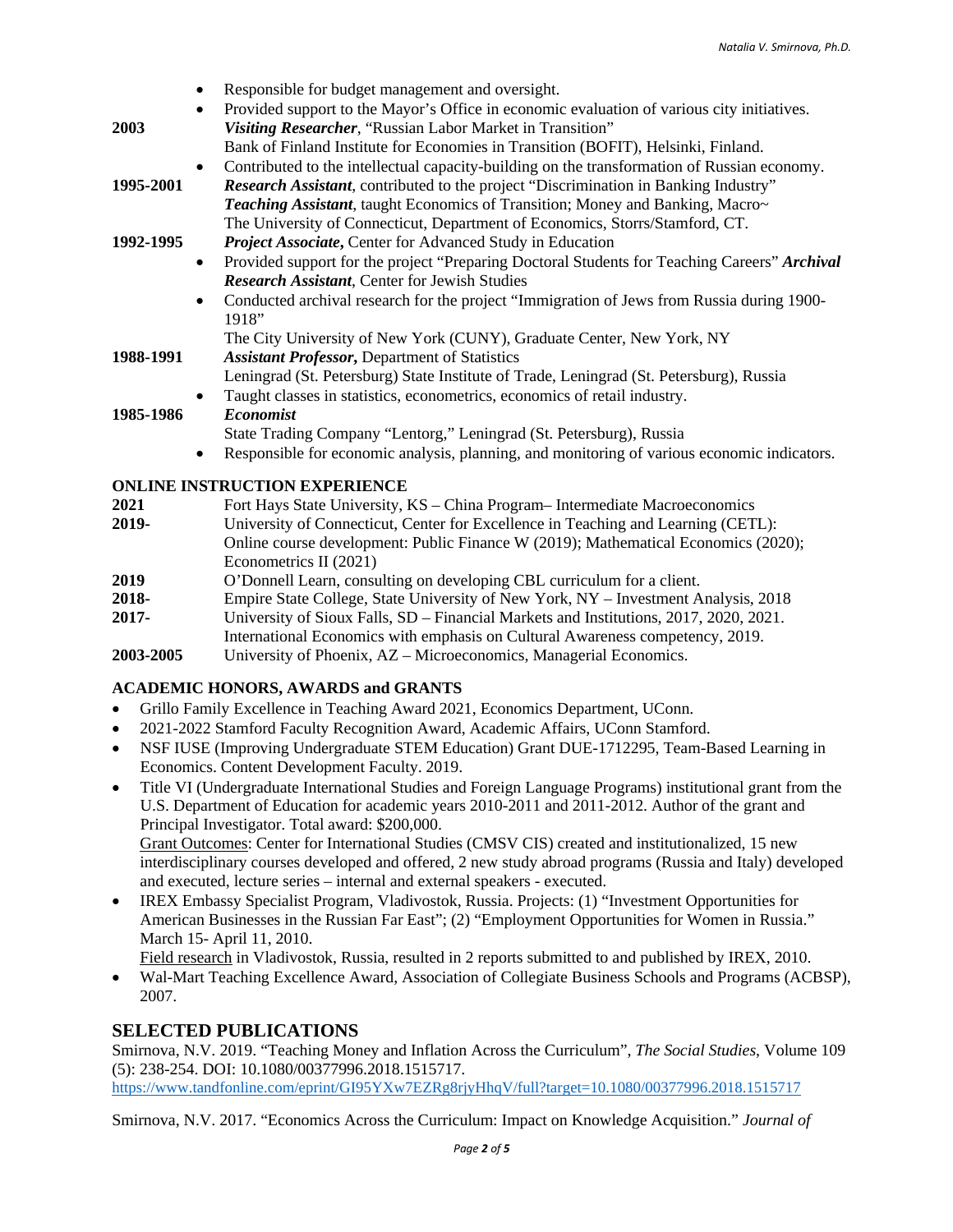*Higher Education Theory and Practice*, Volume 17(8): 89-97. [www.na-businesspress.com/jhetpopen.html](http://www.na-businesspress.com/jhetpopen.html) h-index impact factor for 2018 is 13.

Smirnova, N. V. and Lorri A. Halverson. 2017. "The Missing Link: Experiential Learning." In *Intuition, Trust, and Analytics,* edited by Liebowitz, Paliszkiewicz, and Goluchowski, 49-66. New York: CRC Press.

Smirnova, N.V. 2017. "Teaching Unemployment Across the Curriculum." *The Councilor: A Journal of the Social Studies, Special Issue on Economic Education*, Vol 78, No 1 (2017). [http://thekeep.eiu.edu/the\\_councilor/vol78/iss1/4/](http://thekeep.eiu.edu/the_councilor/vol78/iss1/4/)

Smirnova, N.V. 2016. "Economics Across the Curriculum: Integration of Economic Concepts into Various Disciplines." *Perspectives on Economic Education Research* (PEER) 10(1): 21-40. <http://cobhomepages.cob.isu.edu/peer/links/abstract/10.1/smirnova.html>

Smirnova, N.V. 2015. "Economics Across the Curriculum: Effective Delivery of Economics Instruction to High School Students." American Institute for Economic Research (AIER), Working Paper #005, Great Barrington, MA.<https://www.aier.org/working-papers>

Smirnova, N.V. 2015. "Teach the Teachers: Improving Economics Instruction in High Schools." Issue Brief, June 1, 2015. American Institute for Economic Research (AIER), Great Barrington, MA. <https://www.aier.org/research/teach-teachers-improving-economics-instruction-high-schools>

Smirnova, N.V. 2015. "Rewards & Rigors of Summer Fellowship." Issue Brief, February 11, 2015. American Institute for Economic Research (AIER), Great Barrington, MA. [https://www.aier.org/research/rewards-rigors](https://www.aier.org/research/rewards-rigors-%20summer-fellowship)[summer-fellowship](https://www.aier.org/research/rewards-rigors-%20summer-fellowship)

Smirnova, N.V. 2015. "Big Ideas in Macroeconomics: A Nontechnical View by Kartik B. Athreya – Book Review." *The American Economist*, Vol. LX, Number 2, Fall 2015: 233-234.

Smirnova, N.V. 2013. "Local Economic Development in the 21st Century: Quality of Life and Sustainability by Greenwood and Holt -- Book Review." *Eastern Economic Journal*, Vol. 39, Issue 2 (Spring): 256-258.

Smirnova, N.V. 2011. *Job Search Behavior of the Unemployed in Russia: Russian Labor Market During the First Decade of Economic Transformation – 1994-2000.* LAP LAMBERT Academic Publishing, Germany. ISBN: 978- 3-8465-0592-2.

Smirnova, N.V. 2010. "Opportunities for American Businesses in the Russian Far East." International Research and Exchange Board (IREX) report, IREX, Washington, DC.

Smirnova, N.V. 2010. "Russia's Women: Conflict or Confusion?" International Research and Exchange Board (IREX) report, IREX, Washington, DC.

Anderson, Stephen H., and Natalia V. Smirnova. 2006. "A Study of Executive Budget-Balancing Decisions." *The American Review of Public Administration*, Vol. 36, No. 3, September 2006: pp. 323 - 336. <http://arp.sagepub.com/content/36/3/323.abstract>

Anderson, Stephen H., and Natalia V. Smirnova. 2004. "Optimal" Budget Deficit Reduction Plans: Modeling Executive Decisions." *Proceedings of the 2004 Annual Meeting of the American Political Science Association (APSA)*, Chicago, IL.

Smirnova, N.V. 2003. "Russian Labor Market Adjustment during the Transition Years." Russian Economy - *The Month in Review 9/2003*, Bank of Finland Institute for Economies in Transition (BOFIT), September, Helsinki, Finland.

Smirnova, N.V. 2003. "Re-employment Probabilities and Wage Offer Function for Russian Labor Market." Proceedings of the Fifth International Conference "Enterprise in Transition," University of Split, Split, Croatia, May 22-24, 2003: p.185.

Smirnova, N.V. 2003. "Job Search Behavior of the Unemployed in Russia." Bank of Finland Institute for Economies in Transition (BOFIT) Discussion Papers Series, No.13/2003, Helsinki, Finland. Available at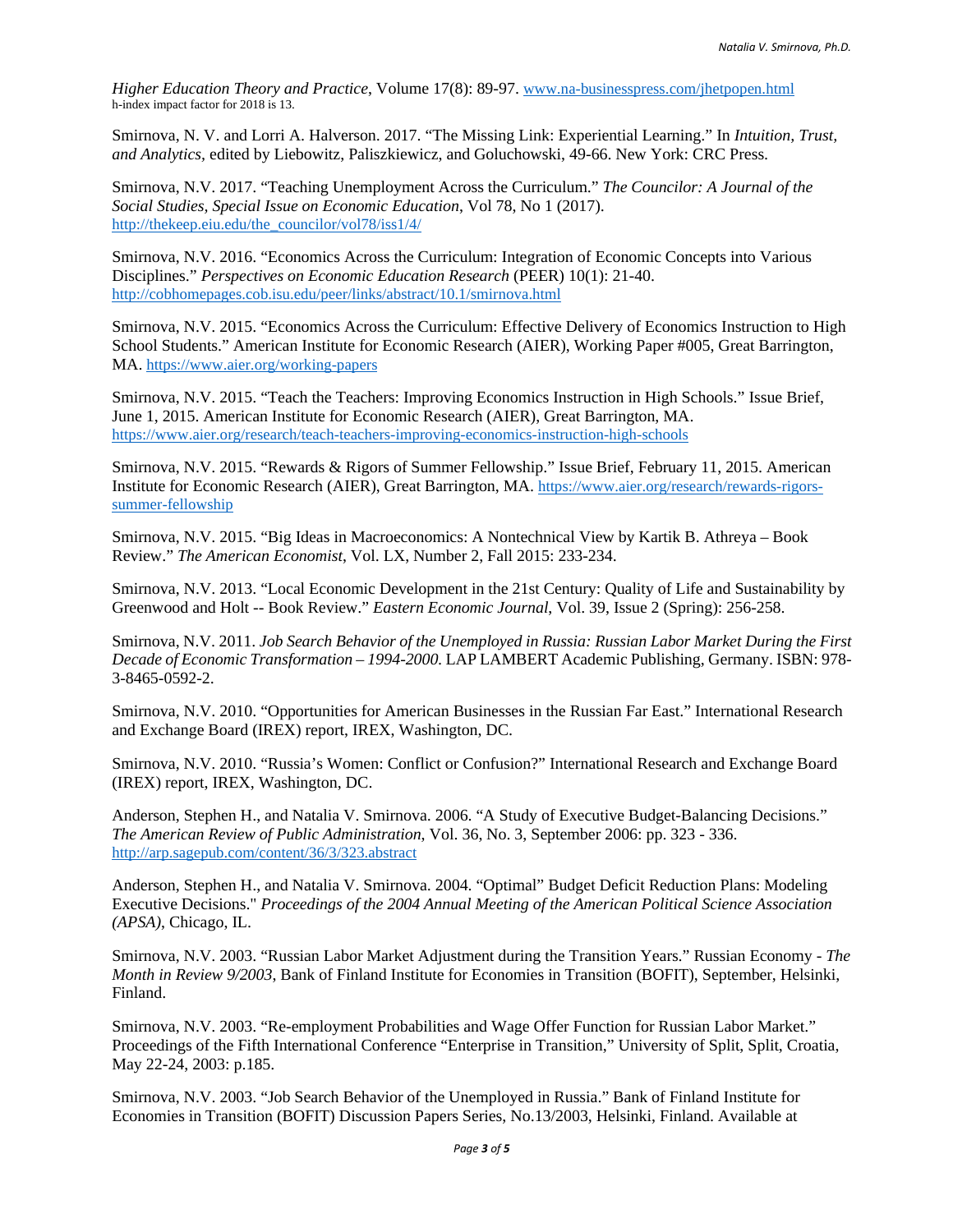[http://www.suomenpankki.fi/bofit\\_en/tutkimus/tutkimusjulkaisut/dp/Pages/dp1303.aspx](http://www.suomenpankki.fi/bofit_en/tutkimus/tutkimusjulkaisut/dp/Pages/dp1303.aspx) .

#### **SELECTED PRESENTATIONS**

2021. ["Data Visualization Excites Students in Any Classroom"](https://youtu.be/Q8VQMw40TlE), asynchronous video presentation[, Theme: Data](https://ctale.org/theme-data-and-visualisation/)  [and Visualization,](https://ctale.org/theme-data-and-visualisation/) [TeachECONference2021,](https://nam10.safelinks.protection.outlook.com/?url=https%3A%2F%2Fctale.org%2Fteacheconference2021%2F&data=04%7C01%7C%7Cdc7fc7e7aaea4c54943508d92cef45bb%7C17f1a87e2a254eaab9df9d439034b080%7C0%7C0%7C637590228445909565%7CUnknown%7CTWFpbGZsb3d8eyJWIjoiMC4wLjAwMDAiLCJQIjoiV2luMzIiLCJBTiI6Ik1haWwiLCJXVCI6Mn0%3D%7C1000&sdata=FhoGpUcjWcrHuYb6N0bx7bDGLtStuRujIcp9eiFdy4Q%3D&reserved=0) University College of London CTaLE and Cornell University, June 28-30, 2021.

2021. "Organizing a Student Fed Challenge Team During the COVID-19 Pandemic", panel discussion, participant. Conference on Teaching and Research in Economic Education (CTREE), June 3, 2021, virtual.

With Tom Daly. 2020, 2019. "Norman Rockwell to the Rescue: Teaching Economics Through Art", Professors Conference, Federal Reserve Bank of St. Louis, November 15, 2019, St. Louis, MO, and Eastern Economic Association (EEA) annual conference, Boston, MA, March 1, 2020.

2019. "College Fed Challenge", panel discussion, participant. American Economic Association (AEA) Conference on Teaching and Research in Economic Education (CTREE), May 30, St. Louis, MO.

2019. "Women in Economics", panel discussion, participant. Federal Reserve Bank of St. Louis. May 28, St. Louis, MO.

2019. "Minds in Motion - Litchfield 2019", Connecticut Association for the Gifted, invited workshop presenter for the signature enrichment event for local youth. April 6th, Litchfield, CT.

With Tom Daly. 2019. "Teaching Economics Through Art", Eastern Economic Association (EEA), March 2, New York, NY.

2019. "College Fed Challenge: The Impact on Students' Knowledge Acquisition", panel discussion participant. EEA, March 1, New York, NY.

2018. "Teaching Economics in the K-16 Environment: The Impact". EEA, March 3, Boston, MA.

2018. "Women Economists: Our Diverse Career Paths", Panel Organizer and Chair. EEA, March 2, Boston, MA<sub>.</sub>

With Michelle Ryan. 2017. "EconLowDown as a Resource for your Classroom". Annual Professors Conference, Federal Reserve Bank of St. Louis, November 3, St. Louis, MO.

With Lorri A. Halverson and Ana-Maria Ichim. 2017. "Preparing Students to Practice Economic Research." AEA CTREE, May 31, Denver, CO.

With Graham Long. 2017. "Economics Across the Curriculum: Professional Development Workshop for Teachers." New York State Council for the Social Studies (NYSCSS), March 24, Albany, NY.

With Lorri A. Halverson. 2017. "The Missing Link: Applied Economic Research." EEA, Feb 25, New York, NY.

2016. "Economics Across the Curriculum: Program Results From 2014-2015 Cycles." AEA, Jan 6, Chicago, IL.

With Ana-Maria Ichim. 2016. "Integrating Academia and Practical World." Federal Reserve Bank of St. Louis Annual Professors Conference, November 6, St. Louis, MO.

2016. "Economics Across the Curriculum." Council on Economic Education (CEE), October 8, Phoenix, AZ.

2016, 2014. "Putin's Russia: A View from the Inside." Guest presentation at Chautauqua Institution via WebEx; moderated by Dr. Walker Todd, July 28, 2016, and August 18, 2014, Chautauqua, NY.

2015. "Teach-the-Teachers Initiative: Effective Delivery of Economics Instruction to High School Students." AEA CTREE, May 28, Minneapolis, MN.

With Alexandre Olbrecht. 2015. "Is Our Young Generation Prepared? -- Exploring the Gaps in Economics Preparation of Young Americans." EEA, February 28, New York, NY.